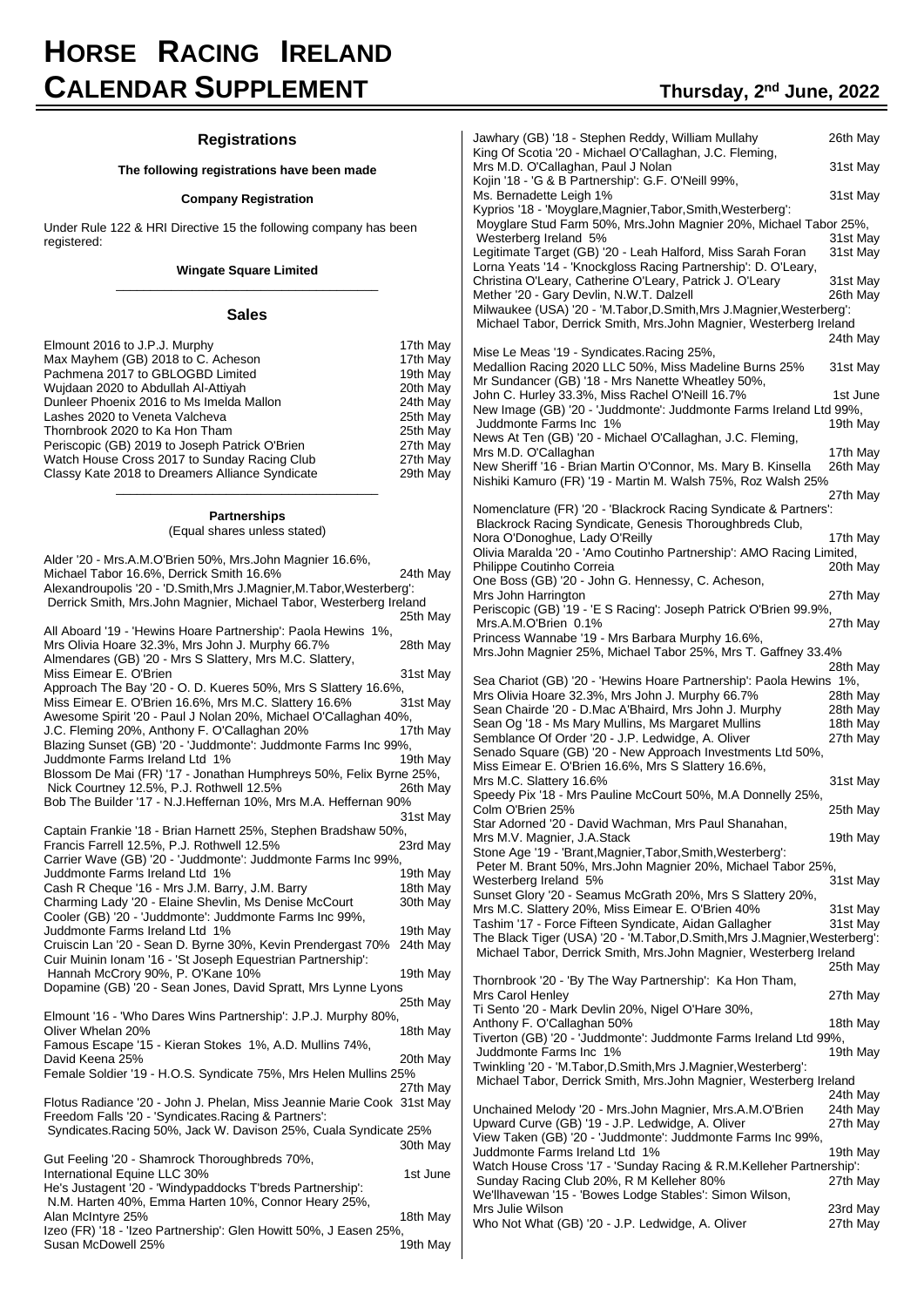Winston Spencer '20 - 'The London Racing 4 Partnership': Philip Munnelly 40%, Patrick Sexton 20%, Martin Clarke 20%, Noel Meade 20% 23rd May

|            | Syndicates                          |
|------------|-------------------------------------|
| Horse:     | Broken Ice '16                      |
| Syndicate: | Swans High Stool Syndicate          |
| Agent:     | W.C. Murphy                         |
| Lodged:    | 23rd May                            |
| Horse:     | Cash The Cheque '18                 |
| Syndicate: | Anynamewilldo Syndicate             |
| Agent:     | Paraic Ruth                         |
| Lodged:    | 26th May                            |
| Horse:     | Cavallo Pazzo '19                   |
| Syndicate: | Two Plus Two Syndicate              |
| Agent:     | Bernard (John) Burke                |
| Lodged:    | 23rd May                            |
| Horse:     | Classy Kate '18                     |
| Syndicate: | Dreamers Alliance Syndicate         |
| Agent:     | John Manogue                        |
| Lodged:    | 29th May                            |
| Horse:     | Dunleer Phoenix '16                 |
| Syndicate: | Little Emperor Syndicate            |
| Agent:     | Gordon Elliott                      |
| Lodged:    | 19th May                            |
| Horse:     | Female Soldier '19                  |
| Syndicate: | H.O.S. Syndicate                    |
| Agent:     | Dr Margaret Heffernan               |
| Lodged:    | 23rd May                            |
| Horse:     | Freedom Falls '20                   |
| Syndicate: | Cuala Syndicate                     |
| Agent:     | <b>Pierce Power</b>                 |
| Lodged:    | 31st May                            |
| Horse:     | King Of The Park '18                |
| Syndicate: | Little Emperor Syndicate            |
| Agent:     | Gordon Elliott                      |
| Lodged:    | 30th May                            |
| Horse:     | Lot Of Joy '18                      |
| Syndicate: | Over The Sticks Syndicate           |
| Agent:     | J.B. Stuart                         |
| Lodged:    | 25th May                            |
| Horse:     | Maxios Show '18                     |
| Syndicate: | Glenside Syndicate                  |
| Agent:     | <b>Terence Bradley</b>              |
| Lodged:    | 23rd May                            |
| Horse:     | Merlins Mount '18                   |
| Syndicate: | John Balfe Racing Syndicate         |
| Agent:     | John Balfe                          |
| Lodged:    | 27th May                            |
| Horse:     | Millyupdahilly '19                  |
| Syndicate: | Cosgrave Syndicate                  |
| Agent:     | Daniel Cosgrave                     |
| Lodged:    | 31st May                            |
| Horse:     | Molly's Gamble '19                  |
| Syndicate: | Never Give Up Syndicate             |
| Agent:     | David Enright                       |
| Lodged:    | 23rd May                            |
| Horse:     | Nevrquiteasitseems '18              |
| Syndicate: | Always The Experts Syndicate        |
| Agent:     | <b>Philip Griffin</b>               |
| Lodged:    | 24th May                            |
| Horse:     | Notnowned '17                       |
| Syndicate: | <b>High Steed Traders Syndicate</b> |

Agent: Niall Farrelly Lodged: 20th May

## **2 Calendar Supplement, Thursday, 2 nd June, 2022**

Horse: Pimp Our Green '17<br>Syndicate: Four Shook Men Sy Four Shook Men Syndicate Agent: David O'Brien Butler<br>Lodged: 19th May 19th May Horse: Val The Man '17 Syndicate: Seven Point Plan Syndicate<br>Agent: N. Collins N. Collins<br>25th May Lodged: Horse: Vocarium '13<br>Syndicate: TSM Racing **TSM Racing Syndicate** Agent: Thomas Maynes Lodged: 30th May Horse: Why Comply '20<br>Syndicate: Copacabana Syr Copacabana Syndicate Agent: Killian McStay<br>Lodged: 24th May 24th May \_\_\_\_\_\_\_\_\_\_\_\_\_\_\_\_\_\_\_\_\_\_\_\_\_\_\_\_\_\_\_\_\_\_\_\_\_\_ **NAMES Michael Allen** B F (2016) by *Le Cadre Noir - Tricias Pride* **Noir Pride Ballylinch Stud** B F (2019) by *Dubawi - Galvaun* **Photogenic R.P. Behan** B G (2019) by *Vadamos (FR) - Catamaran* **Vlad The Impaler Tony Bloom** BR G (2018 - foaled in FRANCE) by *Coastal Path (GB) –* **Cote Atlantique (FR) Mrs.J.S.Bolger** B G (2019) by *Teofilo - Bobailin*<br>CH C (2020) by *Parish Hall - Gilded Butterfly (USA)* **Halla Paroiste** CH C (2020) by *Parish Hall - Gilded Butterfly (USA)* **Martin Brassil** GR G (2018 - foaled in FRANCE) by *Diamond Boy (FR) –*  $A$ *lize Du Berlais (FR)* **Tom Burbage** BR F (2017) by *Presenting (GB) - Dubaicalie* **Mugsy Delight Miss E.Butler** BR G (2018) by *Masterofthehorse - Cavalo* **Sumalee Patrick Campbell** B G (2019) by *Kodi Bear - Ice Haven* **Burnt Oak Boy Castle Beech Partnership** B C (2020 - foaled in GERMANY) by *U S Navy Flag (USA) -*  $Queensberry (GER)$ **Brian Francis Cawley** B G (2018) by *Sageburg - Supreme Departure* **Aintnodoubtaboutit Marc Chan** B C (2022) by *Wootton Bassett (GB) - Emerald Green (GB)* **Green Impact E. Coleman** CH F (2018) by *Ocovango (GB) - Satellite Dancer* **Red Satellite N.Collins** CH G (2018) by *Dylan Thomas - Clamit Brook* **Bold Brook Luke Comer** GR C (2020) by *Kargali - New South East* **Grey Vesta P. Corcoran** B F (2017) by *Leading Light - Miss Edgehill* **Velvet Fern Mrs Brenda Crean** B F (2018) by *Workforce (GB) - Coolgreaney* **Cool Sunshine Kevin Cunningham** B G (2017) by *Artan - Golan Princess* **Eat My Dust Marc Detampel** BR F (2020 - foaled in UNITED STATES) by *No Nay Never (USA) -* **Caroline Street (USA) Joe Dollard** B F (2018) by *Altruistic - Beechfield Daisy* **Cool Miners Star Ms. Kimberly Dudley** CH F (2016) by *Rock Of Gibraltar - Magic Lips* **Magical Lips James F.Dunne** B F (2016) by *Shirocco (GER) - Shaylejon* **Good Time Annie Cillian Ennis**

B F (2020) by *Smooth Daddy (USA) - Lady Caprice (GB)* **Rosie Booshay Vincent Gaul** B G (2020) by *Prince of Lir - Kaplinsky* **Child Of Lir Gavin Cromwell Racing Limited**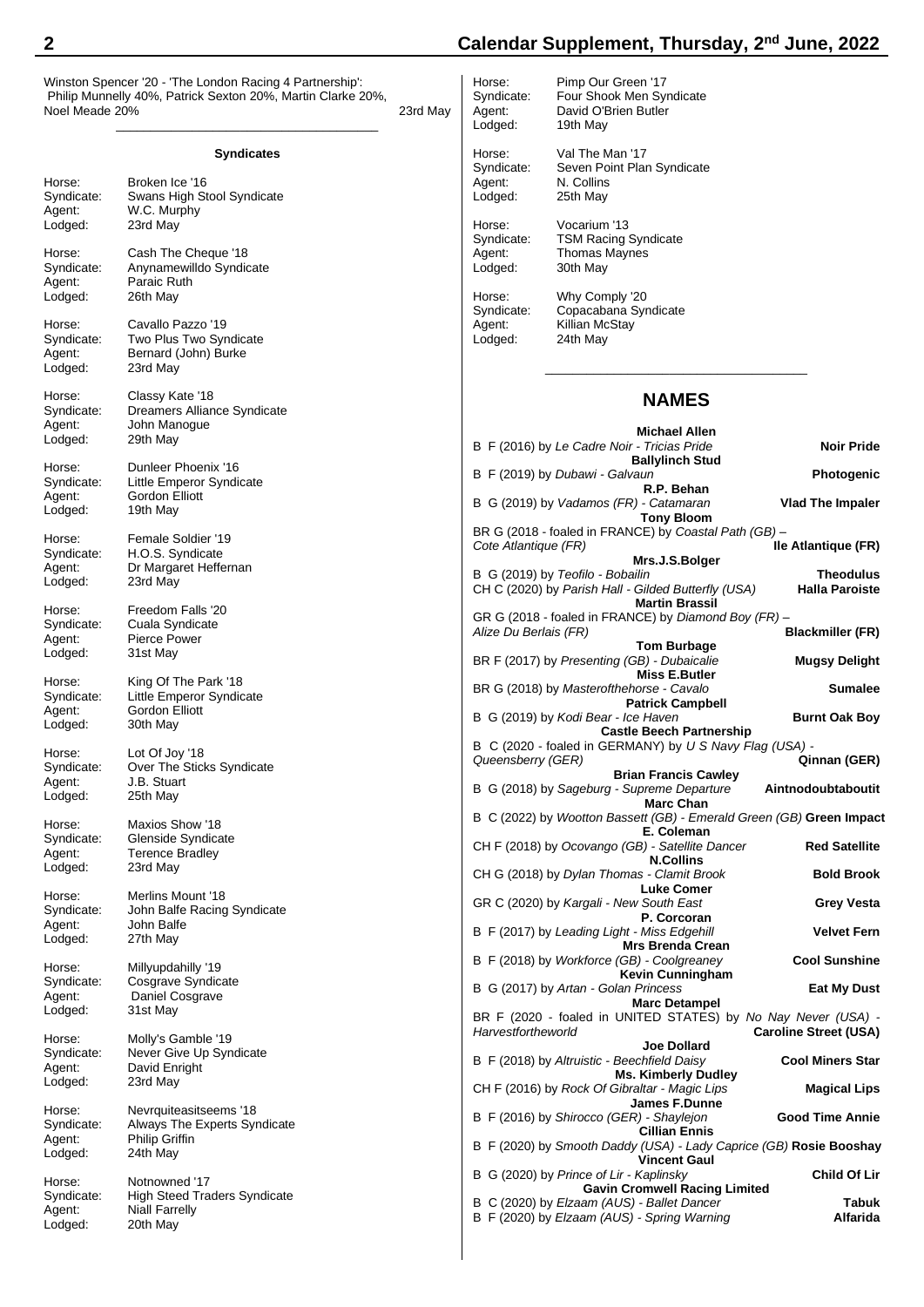| <b>Grougha Stables Limited</b>                                                                         |                                         |
|--------------------------------------------------------------------------------------------------------|-----------------------------------------|
| B G (2020) by Gregorian - Labyrinthine<br>B G (2020) by Cityscape (GB) - Tap Dance Way                 | <b>Art Of Reason</b><br>Tip The Can     |
| <b>Miss Kate Harrington</b><br>B C (2020) by Adaay - Cherry Oak                                        | <b>Ballyvohane</b>                      |
| <b>N.Harterv</b><br>B F (2019 - late Miss Abby Joules) by Kodi Bear - Sinful Pleasure                  | <b>Miss Abby Jools</b>                  |
| <b>William Harvey</b>                                                                                  |                                         |
| B F (2018) by Kalanisi - Blonde Muse<br><b>Kevin Haverty</b>                                           | Luckisalady                             |
| CH F (2018) by Power (GB) - Apparel<br><b>Patrick Hennessy</b>                                         | <b>Under The Tree</b>                   |
| CH F (2011) by Trans Island (GB) - Sans Souci<br><b>Michael G.Holden</b>                               | Aughatubrid                             |
| B G (2019) by Make Believe (GB) - Brimful<br>John Hunter                                               | Pollanassa                              |
| B F (2017) by Califet (FR) - Scotias Glen                                                              | <b>Northern Rambler</b>                 |
| <b>Thomas James</b><br>B F (2017) by Arcadio (GER) - Letmeknow                                         | <b>Set My Love Free</b>                 |
| <b>JP Murtagh Racing</b><br>B F (2020) by Churchill - Paddy Again                                      | <b>Pascalia</b>                         |
| <b>M G Kelly</b><br>B G (2017) by Retirement Plan (GB) - Magic Princess (GB)                           |                                         |
| Peadar Kelly                                                                                           | <b>Retirement Prince</b>                |
| B G (2018) by French Navy (GB) - Coco Leaf<br>Mrs Hazel Kelly & Mrs Rita Shah                          | <b>Black Leaf</b>                       |
| CH F (2019) by Red Jazz (USA) - Pitrizza                                                               | Inatosha                                |
| <b>Bryan Lynam</b><br>B F (2020) by Kodiac (GB) - Two For Tea                                          | <b>Miss Slovakia</b>                    |
| <b>Mrs.John Magnier</b><br>CH F (2020) by Galileo - Daddys Lil Darling (USA)                           | Savethelastdance                        |
| <b>Magnolia Racing Syndicate</b><br>B F (2020 - late Mother McCree (USA) - foaled in UNITED STATES) by |                                         |
| Bernardini (USA) - Darci's Dream (NZ)                                                                  | Pay D'piper (USA)                       |
| <b>James McAuley</b><br>CH G (2020) by Buratino - Skathi (FR)<br><b>Gary McGill</b>                    | <b>Hilltop's Surprise</b>               |
| B F (2018) by Doyen - Panoora Queen                                                                    | Anooa                                   |
| Roger Joseph McGrath<br>GR F (2018) by Kingston Hill (GB) - Beg La Eile                                | <b>You Say Its Over</b>                 |
| John P. McManus<br>B G (2017 - foaled in FRANCE) by Walk In The Park - Tante Sissi (FR)                | Hob House (FR)                          |
| John A. McNally                                                                                        |                                         |
| B G (2019 - foaled in FRANCE) by Zelzal (FR) - Ascot Glory                                             | De Velara (FR)                          |
| <b>Miss K. McNeilly</b><br>B G (2020) by Profitable - Kathy Glory                                      | Ledger                                  |
| <b>Melchior Bloodstock Ltd</b><br>CH F (2020) by Dandy Man - Al Jamal (GB)                             | Junaina                                 |
| <b>Paul Mulligan</b><br>B G (2020) by Elusive Pimpernel (USA) - Roclette (USA)                         |                                         |
|                                                                                                        | Dreamingofdelaney                       |
| M.D. O'Callaghan<br>B C (2020) by New Bay (GB) - Lamsa                                                 | <b>Red Letter Bray</b>                  |
| <b>Miss Rachel O'Neill</b><br>B F (2017) by Nathaniel - Sibaya (GB)                                    | Athabasca                               |
| Mrs. D.F. O'Rourke<br>CH F (2020) by New Bay (GB) - Abstain (GB)                                       | Claycastle                              |
| <b>Mrs B Power</b><br>BR F (2017) by Libertarian (GB) - Balla Brack                                    |                                         |
| (pedigree untraced by Brian Boru (GB) N/T Register)<br>Llewelyn Runeckles Partnership                  | Game Beaaa                              |
| CH F (2020) by Gustav Klimt - Orangecherie<br><b>Peter Savill</b>                                      | <b>Lady Christa</b>                     |
| B F (2019) by Camelot (GB) - Are You Mine<br>Sean Browne Bloodstock Ltd                                | <b>Camitment</b>                        |
| B/BR F (2017) by Flemensfirth (USA) - Garranlea Maree<br>Mrs Paul Shanahan & Sheena McElroy            | <b>Grace Gifford</b>                    |
| B F (2020 - foaled in FRANCE) by Mukhadram (GB) - Wahgah (USA)                                         | Agoodwalkspoiled (FR)                   |
| <b>Mrs P Sloan</b><br>B C (2020) by Caravaggio (USA) - Shy Bride                                       | <b>Spanish Saint</b>                    |
| <b>Derrick Smith</b><br>B C (2020) by Quality Road (USA) - Cuff                                        | Cairo                                   |
| B F (2020) by Galileo - Miss France                                                                    | Triple                                  |
| B C (2020) by Frankel (GB) - Qushchi (GB)<br>CH F (2020) by Galileo - Tiggy Wiggy                      | Boy Scout (GB)<br><b>High Chieftess</b> |
| B F (2020) by Dubawi - Wading                                                                          | Lambada                                 |
|                                                                                                        |                                         |

| Be Happy<br><b>Paddington (GB)</b>                            | <b>Michael Tabor</b><br>B F (2020) by Camelot (GB) - Frequential (GB)<br>B C (2020) by Siyouni (FR) - Modern Eagle (GER)<br><b>Fabio Vicente</b>                   |
|---------------------------------------------------------------|--------------------------------------------------------------------------------------------------------------------------------------------------------------------|
| <b>Little Fury</b>                                            | CH F (2020) by Casamento - Secret Name<br>Westerberg Ireland                                                                                                       |
| <b>Hurst Park</b><br>Pansy<br><b>Sweetest Thing</b><br>Prague | B C (2020) by Galileo - Chanting (USA)<br>B F (2020) by Frankel (GB) - Manderley<br>B F (2020) by Galileo - Mecca's Angel<br>B C (2020) by Galileo - Princess Noor |

# \_\_\_\_\_\_\_\_\_\_\_\_\_\_\_\_\_\_\_\_\_\_\_\_\_\_\_\_\_\_\_\_\_\_\_\_\_\_ **Colours of Riders registered for 2022**

|  |  |  | (Unless Five Year, Ten Year or Life Stated) |
|--|--|--|---------------------------------------------|
|--|--|--|---------------------------------------------|

- Anynamewilldo Syndicate ROYAL BLUE, yellow star, royal blue cap, white stars
- Lady Brooke (Life) MAROON, mauve cap, maroon diamond
- Tommy Burbage ROYAL BLUE, yellow stars on sleeves, white cap
- Mrs Jill Crawford YELLOW, maroon braces, maroon stars on sleeves, maroon star on cap
- P. Jonathan Griffin (Five Year) EMERALD GREEN & ORANGE CHEVRONS, purple cap, orange star
- H.O.S. Syndicate (Ten Year) WHITE, pink star, pink cap, white star
- L. Higgins RED & ROYAL BLUE CHEVRONS, white sleeves, royal blue cap
- Jonathan Humphreys YELLOW, purple sleeves, striped cap
- John Balfe Racing Syndicate ORANGE, dark blue diamond & sleeves, dark blue spots on cap
- Mark M. Kelly (Ten Year) RED, black star, black stars on sleeves, black cap
- Ms Imelda Mallon BLACK & RED QUARTERED, striped sleeves & cap
- C. McShea (Five Year) EMERALD GREEN, white star & sleeves, white cap
- D. Murray (Five Year) EMERALD GREEN, dark green diamond & sleeves, dark green diamond on cap
- Never Give Up Syndicate ORANGE, black triple diamond, black chevrons on sleeves, black diamond on cap
- Billy Neville (Life) STRAW, pink sleeves, straw cap, pink spots
- Mrs K F O'Brien RED, white triple diamond, white chevrons on sleeves, quartered cap
- Rosemarie O'Reilly DARK BLUE, pink star, white sleeves, pink stars, white cap, pink star
- Christy Quinn DARK GREEN, pink sleeves, maroon cap
- Stephen Reddy DARK BLUE, emerald green epaulettes, white cap, emerald green star
- Wingate Square Limited MAROON, royal blue epaulettes, royal blue armlet, quartered cap

#### **The following are now dead**

\_\_\_\_\_\_\_\_\_\_\_\_\_\_\_\_\_\_\_\_\_\_\_\_\_\_\_\_\_\_\_\_\_\_\_\_\_\_

Ajax Tavern (GB), Alanmar (GB), Boyce, Brosna Rocco, Cyrus Dallin (GB), Down The Road, Here And Now (GB), Living On Love, Moshammer, Rustler.

#### **The following are now geldings**

Band Width, Cahersiveen, I Fall To Pieces, It Aint, Lasting Peace, Loom Large, Luck Of The Dice, Night Of Peace, Old Tom Higgins, Pub Talk, Spitfire Fighter, Tharif, The Hell You Will (GB), The Shadow Lingers, Tourgar Raude, Twenty To Three.

**N.B. - Passports for the above should have been returned to the Registry Office.**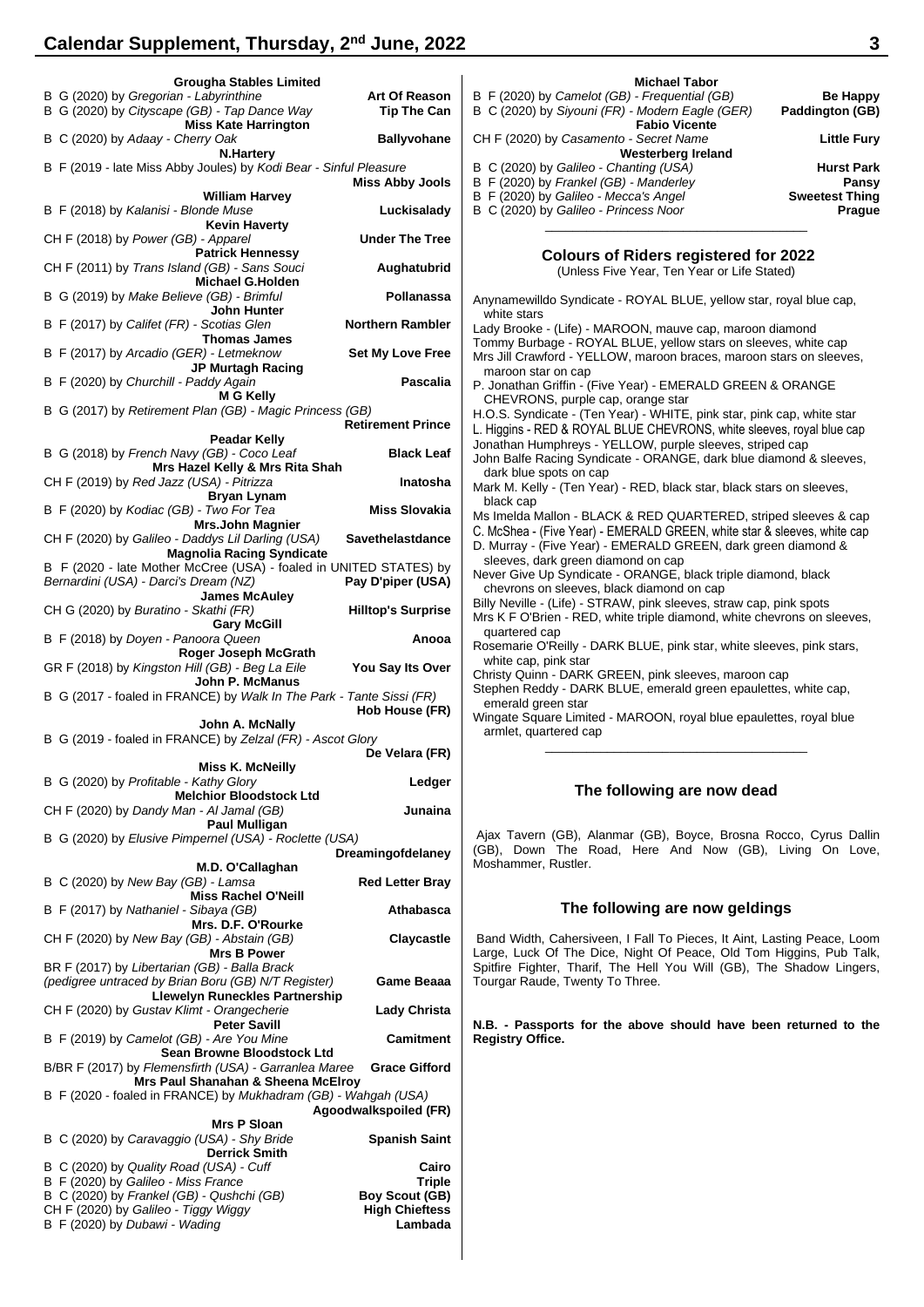### **RACING STATISTICS**

#### **RULES OF RACING**

#### **(26 March 2022 - 28 May 2022)**

#### **Winning Jockeys**

|                | <b>Firsts</b> | <b>Seconds</b> | <b>Thirds</b> |
|----------------|---------------|----------------|---------------|
| C.T. Keane     | 28            | 28             | 22            |
| W.J. Lee       | 28            | 14             | 19            |
| R.L. Moore     | 24            | 12             | 7             |
| B.M. Coen      | 19            | 15             | 15            |
| D.P. McDonogh  | 11            | 13             | 11            |
| W.M. Lordan    | 11            | 10             | 12            |
| J.A. Heffernan | 10            | 6              | 11            |
| G.F. Carroll   | 9             | 9              | 5             |
| S.M. Crosse    | 9             | 6              | 9             |
| S. Foley       | 8             | 18             | 23            |
| C.D. Hayes     | 8             | 15             | 21            |
| G.M. Ryan      | 8             | 8              | 9             |
| D. McMonagle   | 8             | 7              | 5             |
| K.J. Manning   | 8             | 6              | 8             |
| D.W. O'Connor  | 8             | ი              | 1             |

#### **Winning Trainers**

|                          | <b>Horses</b> | Wins |
|--------------------------|---------------|------|
| A.P.O'Brien              | 29            | 37   |
| G.M.Lyons                | 21            | 22   |
| Joseph Patrick O'Brien   | 21            | 21   |
| J.P. Murtagh             | 12            | 14   |
| P. Twomey                | 10            | 13   |
| Mrs John Harrington      | 9             | 11   |
| <b>Andrew Slattery</b>   | 7             | 8    |
| John C. McConnell        | 8             | 8    |
| <b>Adrian McGuinness</b> | 7             | 7    |
| J. S. Bolger             | 6             | 6    |
| Edward Lynam             | 6             | 6    |
| W. McCreery              | 6             | 6    |
| J.A.Stack                | 5             | 5    |
| Jack W. Davison          | 3             | 5    |
| A. Oliver                | 5             | 5    |

#### **Winning Apprentices**

|                   | Firsts | <b>Seconds Thirds</b> |   |
|-------------------|--------|-----------------------|---|
| D. McMonagle      | 8      |                       | 5 |
| J. Coen           | 7      |                       |   |
| N.M. Crosse       | 6      | 4                     |   |
| L.T. McAteer      | 5      | 5                     | 4 |
| S.T. McCullagh    | 4      | 4                     | 2 |
| M.P. Sheehy       | 3      | 4                     | 4 |
| D. King           | 3      | 4                     | 1 |
| J.A. Powell       | 3      | 2                     | 5 |
| D.E. Sheehy       | 3      | 2                     | 5 |
| Siobhan Rutledge  | 3      | 2                     | 3 |
| J. Cleary         | 3      |                       | 0 |
| Amy Jo Hayes      | 3      |                       | 0 |
| Cillian McConnell | 3      |                       | 0 |
| C.J. MacRedmond   | 2      | 3                     | 4 |
| W. Joyce          | 2      | 3                     | 3 |
|                   |        |                       |   |

### **I.N.H.S. RULES**

#### **(01 May 2022 - 30 May 2022)**

#### **Winning Jockeys**

|                   | Firsts | Seconds | Thirds         |
|-------------------|--------|---------|----------------|
| J.W. Kennedy      | 12     |         | 4              |
| J.J. Slevin       | 9      | 5       | 2              |
| P. Townend        | 7      | 5       | $\overline{2}$ |
| P.T. Enright      | 7      | 4       | 4              |
| D. Meyler         | 6      | 3       | 3              |
| Rachael Blackmore | 5      | 8       | 1              |
| S.D. Torrens      | 5      | 6       | 2              |
| K.M. Donoghue     | 5      | 1       | 1              |
| D.J. O'Keeffe     | 4      | 7       | 6              |
| *P.J. O'Hanlon    | 4      | 0       | 3              |
| **S. Fitzgerald   | 3      | 7       | 4              |
| D.E. Mullins      | 3      | 3       | 5              |
| B.J. Cooper       | 3      | 1       | 4              |
| **Thomas Reilly   | 3      | ი       | 0              |
| M.P. Walsh        | 2      |         | 6              |
|                   |        |         |                |

\*(Includes 4 Wins as Claiming Professional) \*\*(Includes 3 Wins as Claiming Professional)

#### **Winning Trainers**

|                        | <b>Horses</b>  | Wins           |
|------------------------|----------------|----------------|
| W.P. Mullins           | 15             | 15             |
| Gordon Elliott         | 10             | 11             |
| Henry de Bromhead      | 8              | 8              |
| John C. McConnell      | 5              | 6              |
| John Patrick Ryan      | 3              | 4              |
| Joseph Patrick O'Brien | 4              | 4              |
| E. Bolger              | 4              | 4              |
| Peter Fahey            | 3              | 3              |
| A.J.Martin             | 3              | 3              |
| <b>Gavin Cromwell</b>  | $\overline{2}$ | $\overline{2}$ |
| <b>Thomas Gibney</b>   | $\overline{2}$ | $\overline{2}$ |
| D.M. Christie          | 1              | $\overline{2}$ |
| Peter John Flood       | $\overline{2}$ | $\overline{2}$ |
| Paul W. Flynn          | $\overline{2}$ | $\overline{2}$ |
| <b>Robert Tyner</b>    | 1              | $\overline{2}$ |
|                        |                |                |

#### **Claiming Professionals**

|                      | <b>Firsts</b> | Seconds        | Thirds         |
|----------------------|---------------|----------------|----------------|
| P.J. O'Hanlon        | 4             |                | 3              |
| S. Fitzgerald        | 3             |                | 4              |
| <b>Thomas Reilly</b> | 3             | ი              | 0              |
| M.M. McDonagh        | 2             | 1              | 3              |
| J.B. Folev           | 2             | 0              | 1              |
| N.T. Prendergast     | 2             | 0              | 0              |
| S. O'Callaghan       | 1             | 4              | 1              |
| C.G. O'Dwyer         |               | 2              | 2              |
| J.P. O'Sullivan      |               | $\overline{2}$ | $\overline{2}$ |
| E. Walsh             |               | $\overline{2}$ | 1              |
| G.B. Noonan          |               | 1              | 4              |
| Derek McGrath        |               | 0              |                |
| C.M. Quirke          |               | 0              | 1              |
| Cian Cullinan        |               | 0              | 0              |
| D.P. Maxwell         |               |                |                |
|                      |               |                |                |